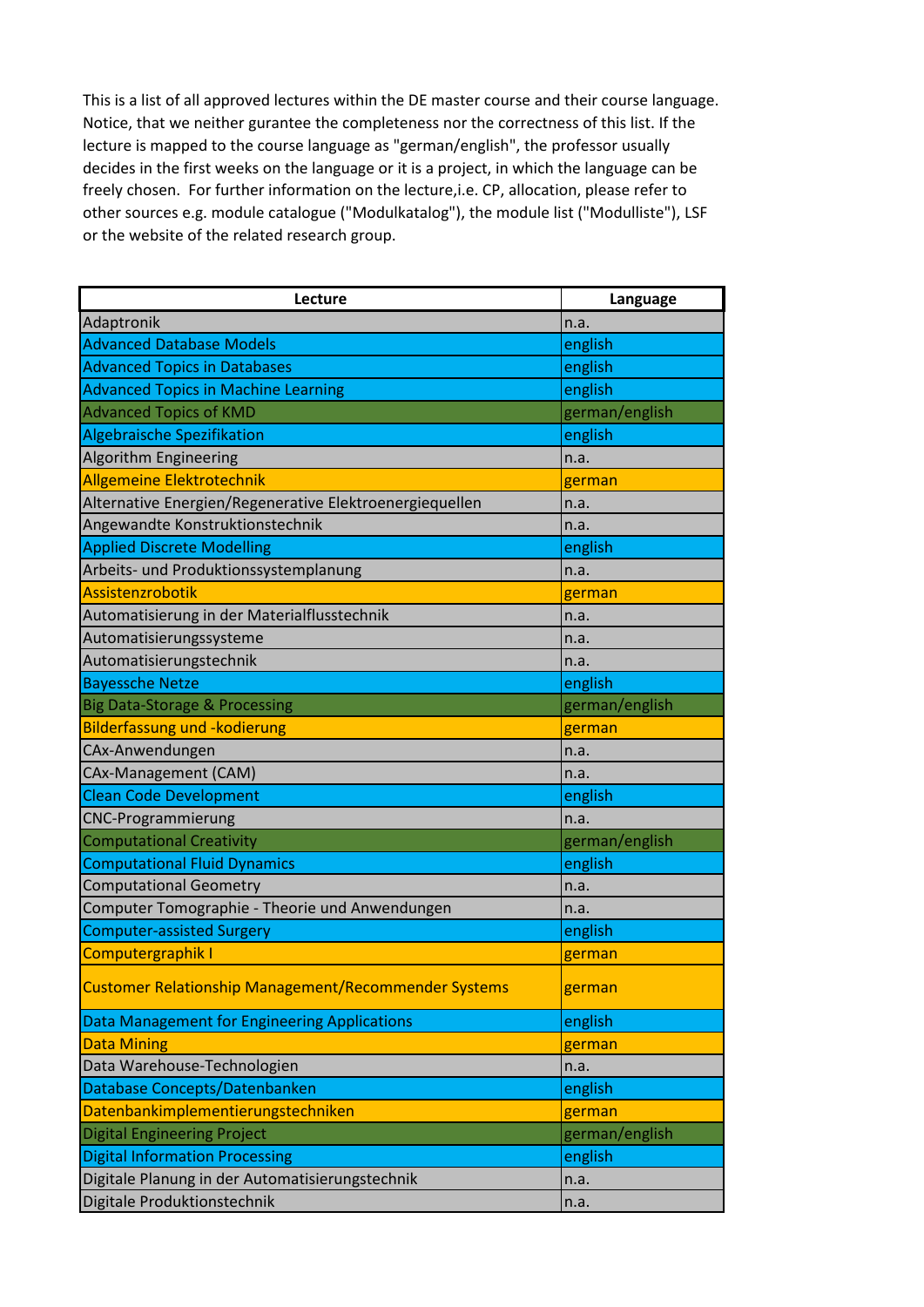| Lecture                                                       | Language       |
|---------------------------------------------------------------|----------------|
| <b>Diskrete Simulation</b>                                    | german         |
| <b>Distributed Data Management</b>                            | english        |
| Einführung in die medizinische Bildgebung                     | german/english |
| Eingebettete Systeme I                                        | n.a.           |
| Eingebettete Systeme II                                       | n.a.           |
| Elektrische Antriebe II                                       | n.a.           |
| Elektrische Energienetze II - Energieversorgung               | n.a.           |
| Elektrische Systeme I                                         | n.a.           |
| Entdecken häufiger Muster                                     | german/english |
| Entwurf und Simulation von Mikrosystemen                      | n.a.           |
| Ergonomische Gestaltung von Arbeitssystemen                   | n.a.           |
| Fabrikautomation                                              | n.a.           |
| <b>Fabrikplanung (Factory Operations)</b>                     | n.a.           |
| Fahrerassistenzsysteme und autonomes Fahren                   | n.a.           |
| Fertigungsmesstechnik                                         | german         |
| Fertigungsplanung                                             | n.a.           |
| Finite-Element-Methode                                        | n.a.           |
| <b>Flow Visualization</b>                                     | n.a.           |
| Fortgeschrittene Methoden der medizinischen Bildanalyse       | n.a.           |
| <b>Fuzzy-Systeme</b>                                          | english        |
| Geometrische Datenstrukturen                                  | n.a.           |
| Grundlagen der Arbeitswissenschaft                            | n.a.           |
| Grundlagen der Informationstechnik für CV, BIT                | german         |
| <b>Human Factors</b>                                          | german/english |
| <b>Human-Learner Interaction</b>                              | german/english |
| Hybride Discrete Event Systems                                | n.a.           |
| Implementierungstechnikenfür Software-Produktlinien           | german         |
| Industrial 3D Scanning                                        | english        |
| <b>Information Retrieval</b>                                  | english        |
| <b>Informations- und Codierungstheorie</b>                    | german         |
| In-Memory-Technologien und Anwendungen 1/2                    | german/english |
| Innovative Mess- und Prüftechnik                              | n.a.           |
| Intelligente Datenanalyse                                     | english        |
| Intelligente Techniken: Data Mining for Changing Environments | german/english |
| Intelligente Techniken: Web and Text Mining                   | german/english |
| <b>Interaktive Systeme</b>                                    | german         |
| <b>Interaktives Information Retrieval</b>                     | german         |
| Interdisziplinäres Teamprojekt                                | german/english |
| Introduction to Computer Science for Engineers                | english        |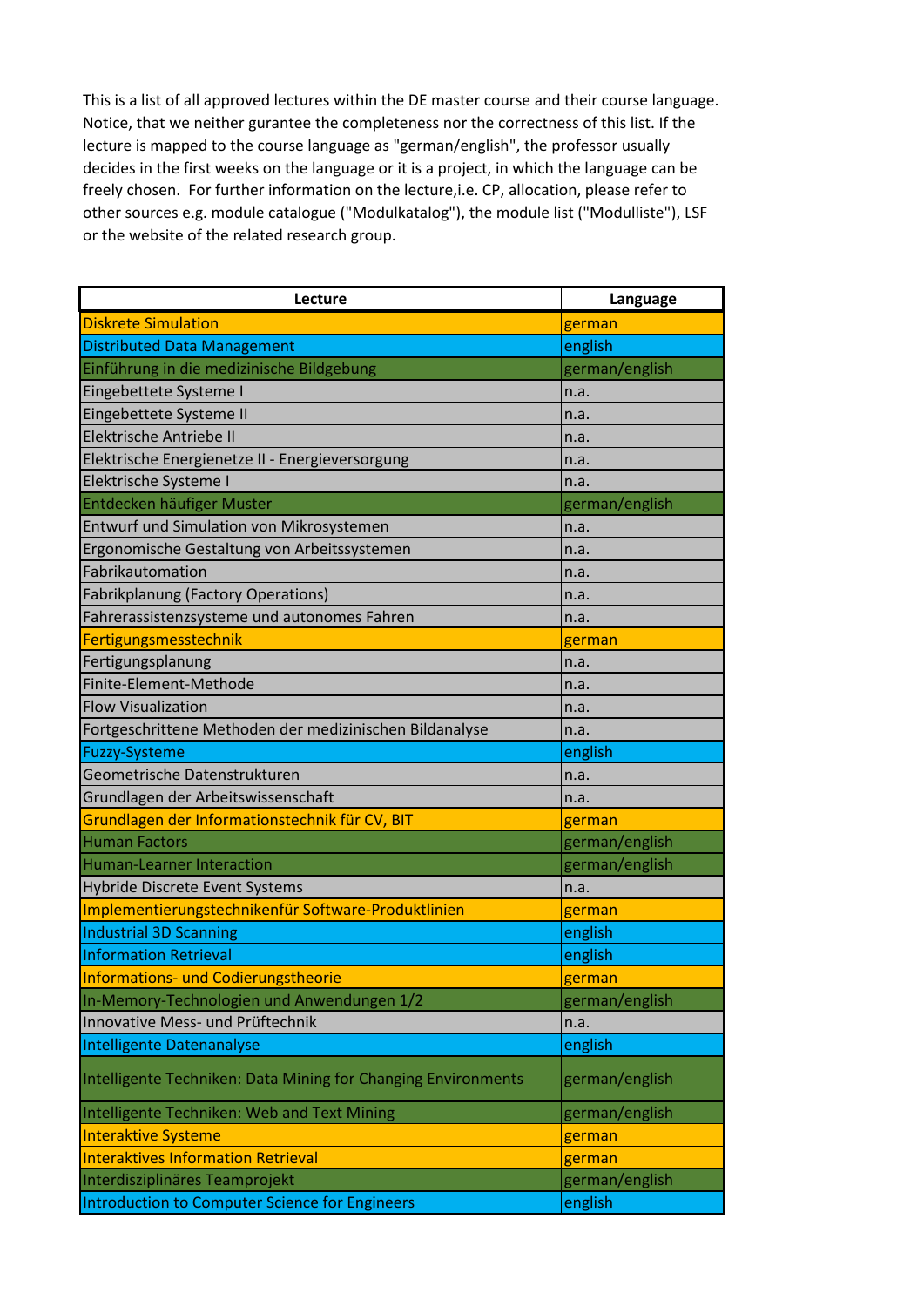| Lecture                                                          | Language       |
|------------------------------------------------------------------|----------------|
| <b>Introduction to Simulation</b>                                | german/english |
| Introduction to Software Engineering for Engineers               | english        |
| Kategorientheorie für Informatiker                               | english        |
| Kognitive Systeme                                                | n.a.           |
| Kolbenpumpen und -kompressoren                                   | n.a.           |
| Kommunikationstechnik für Digital Engineering                    | n.a.           |
| Konzepte, Methoden, Werkzeuge für das PLM                        | german/english |
| <b>Machine Learning</b>                                          | english        |
| Management of Global Large IT-Systems in International Companies | english        |
| Maschinelles Lernen für med. Systeme                             | n.a.           |
| Masterarbeit                                                     | n.a.           |
| Materialflusstechnik                                             | n.a.           |
| Materialflusstechnik und Logistik                                | n.a.           |
| Mechanische Schwingungen, Struktur und Mechatronik der           |                |
| Werkzeugmaschinen                                                | n.a.           |
| Mechatronische Aktoren und Sensoren                              | n.a.           |
| Mehrkörperdynamik                                                | n.a.           |
| Mensch-Produkt-Interaktion                                       | n.a.           |
| <b>Messtechnik</b>                                               | german         |
| Methoden des virtual Eng. in der Mechanik                        | n.a.           |
| Mobilkommunikation                                               | n.a.           |
| <b>Modeling with Population Balances</b>                         | english        |
| Modellierung mit UML, mit Semantik                               | english        |
| Modellierung und Expertensyteme in der elektrischen              | n.a.           |
| Energieversorgung                                                |                |
| <b>Multimedia Retrieval</b>                                      | english        |
| <b>Neoronale Netze</b>                                           | german         |
| Nichtlineate finite Elemente                                     | n.a.           |
| Numerische Methoden der Biomechanik                              | n.a.           |
| Numerische Methoden und FEM                                      | n.a.           |
| <b>Optimal Control</b>                                           | n.a.           |
| <b>Organic Computing</b>                                         | english        |
| Organisations- und Personalentwicklung, Teamarbeit,              | german         |
| Problemlösung in Gruppen (Grundlagen)                            |                |
| Praktikum IT-Sicherheit                                          | n.a.           |
| <b>Process Control</b>                                           | n.a.           |
| Produktdatenmodellierung                                         | n.a.           |
| Produktentwicklung                                               | n.a.           |
| Produktmodellierung und Visualisierung                           | n.a.           |